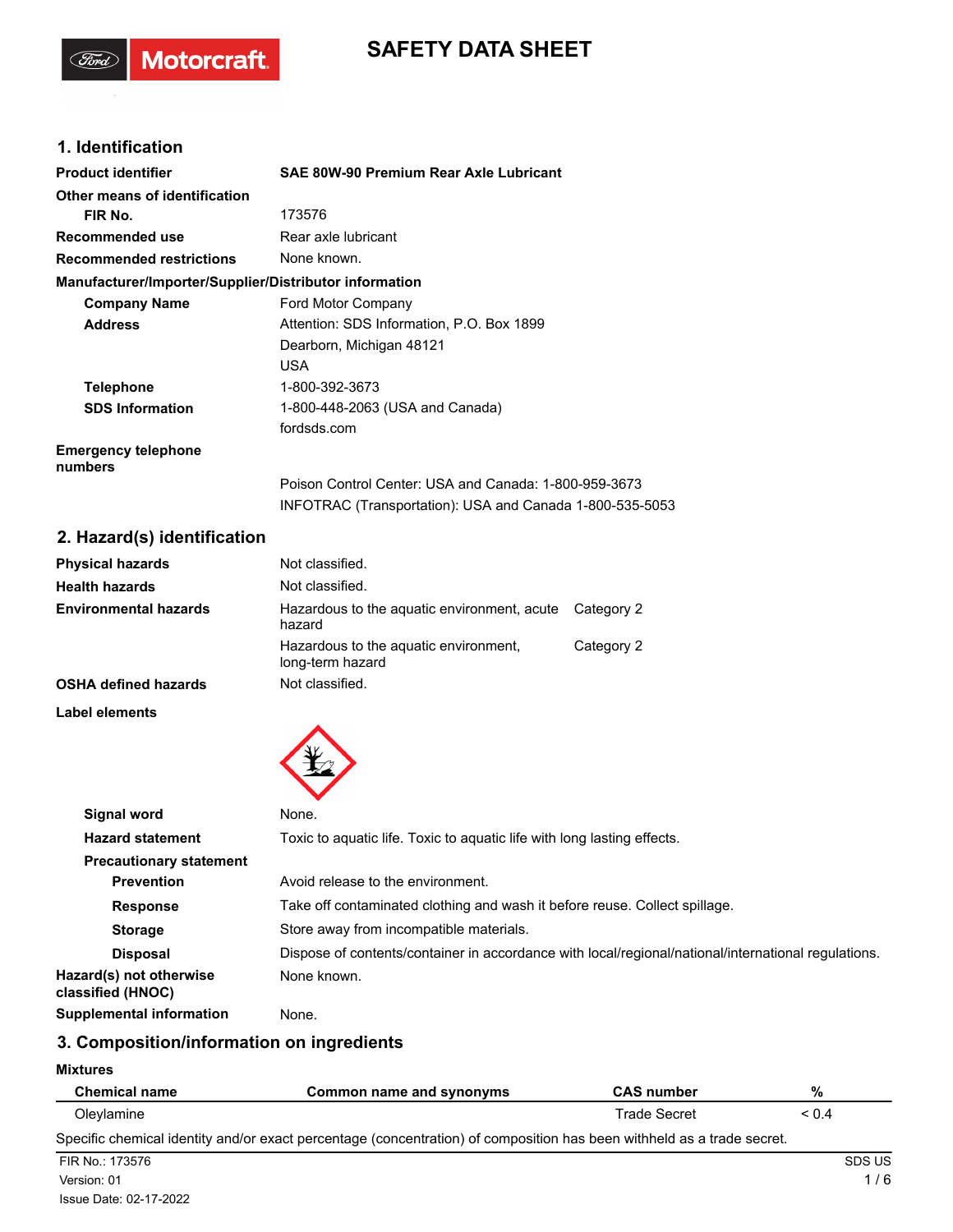### **4. First-aid measures**

| <b>Inhalation</b>                                                            | Move to fresh air. Call a physician if symptoms develop or persist.                                                 |
|------------------------------------------------------------------------------|---------------------------------------------------------------------------------------------------------------------|
| <b>Skin contact</b>                                                          | Wash off with soap and water. Get medical attention if irritation develops and persists.                            |
| Eye contact                                                                  | Rinse with water. Get medical attention if irritation develops and persists.                                        |
| Ingestion                                                                    | Rinse mouth. Get medical attention if symptoms occur.                                                               |
| <b>Most important</b><br>symptoms/effects, acute and<br>delayed              | Direct contact with eyes may cause temporary irritation.                                                            |
| Indication of immediate<br>medical attention and special<br>treatment needed | Treat symptomatically.                                                                                              |
| <b>General information</b>                                                   | Ensure that medical personnel are aware of the material(s) involved, and take precautions to<br>protect themselves. |
| 5. Fire-fighting measures                                                    |                                                                                                                     |

#### **Suitable extinguishing media** Water fog. Foam. Dry chemical powder. Carbon dioxide (CO2). **Unsuitable extinguishing** Do not use water jet as an extinguisher, as this will spread the fire. **media** During fire, gases hazardous to health may be formed. Upon decomposition, this product emits carbon monoxide, carbon dioxide and/or low molecular weight hydrocarbons. **Specific hazards arising from the chemical Special protective equipment** Self-contained breathing apparatus and full protective clothing must be worn in case of fire. **and precautions for firefighters Fire fighting Move containers from fire area if you can do so without risk. equipment/instructions Specific methods** Use standard firefighting procedures and consider the hazards of other involved materials. General fire hazards **No unusual fire or explosion hazards noted.**

#### **6. Accidental release measures**

| <b>Personal precautions,</b><br>protective equipment and<br>emergency procedures | Avoid contact with eyes, skin, and clothing. Avoid breathing mist or vapor. Ensure adequate<br>ventilation. Keep people away from and upwind of spill/leak. Keep unnecessary personnel away.<br>Local authorities should be advised if significant spillages cannot be contained. Wear appropriate<br>protective equipment and clothing during clean-up. For personal protection, see section 8 of the<br>SDS. |
|----------------------------------------------------------------------------------|----------------------------------------------------------------------------------------------------------------------------------------------------------------------------------------------------------------------------------------------------------------------------------------------------------------------------------------------------------------------------------------------------------------|
| <b>Methods and materials for</b><br>containment and cleaning up                  | The product is immiscible with water and will spread on the water surface. Prevent product from<br>entering drains.                                                                                                                                                                                                                                                                                            |
|                                                                                  | Large Spills: Stop the flow of material, if this is without risk. Dike the spilled material, where this is<br>possible. Absorb in vermiculite, dry sand or earth and place into containers. Following product<br>recovery, flush area with water.                                                                                                                                                              |
|                                                                                  | Small Spills: Wipe up with absorbent material (e.g. cloth, fleece). Clean surface thoroughly to<br>remove residual contamination.                                                                                                                                                                                                                                                                              |
| <b>Environmental precautions</b>                                                 | Never return spills to original containers for re-use. For waste disposal, see section 13 of the SDS.<br>Avoid release to the environment. Inform appropriate managerial or supervisory personnel of all<br>environmental releases. Prevent further leakage or spillage if safe to do so. Avoid discharge into<br>drains, water courses or onto the ground.                                                    |
| 7. Handling and storage                                                          |                                                                                                                                                                                                                                                                                                                                                                                                                |
| <b>Precautions for safe handling</b>                                             | Avoid contact with eyes, skin, and clothing. Avoid breathing mist or vapor. Avoid prolonged<br>exposure. Provide adequate ventilation. Avoid release to the environment. Observe good industrial<br>hygiene practices. Wear appropriate personal protective equipment. For personal protection, see<br>Section 8 of the SDS.                                                                                   |
| Conditions for safe storage,<br>including any incompatibilities                  | Store in tightly closed container. Store away from incompatible materials (see Section 10 of the<br>SDS).                                                                                                                                                                                                                                                                                                      |

## **8. Exposure controls/personal protection**

| <b>Occupational exposure limits</b> |         |  |
|-------------------------------------|---------|--|
| Not applicable.                     |         |  |
| <b>Biological limit values</b>      | No biol |  |

**gical limit values** No biological exposure limits noted for the ingredient(s).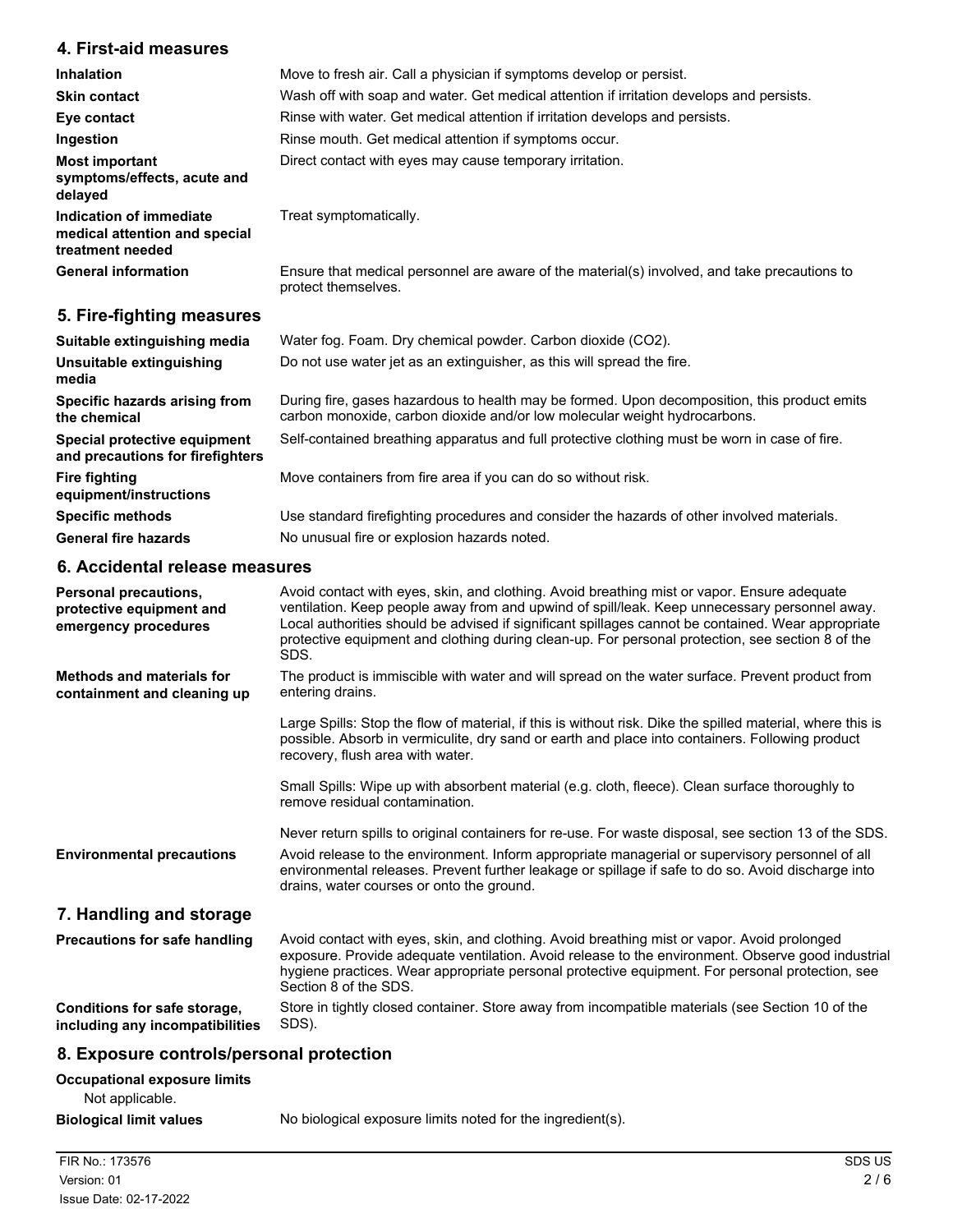| Appropriate engineering<br>controls      | Use adequate ventilation to control airborne concentrations below the exposure limits/guidelines. If<br>user operations generate a vapor, dust and/or mist, use process enclosure, appropriate local<br>exhaust ventilation, or other engineering controls to control airborne levels below the<br>recommended exposure limits/quidelines.               |
|------------------------------------------|----------------------------------------------------------------------------------------------------------------------------------------------------------------------------------------------------------------------------------------------------------------------------------------------------------------------------------------------------------|
|                                          | Individual protection measures, such as personal protective equipment                                                                                                                                                                                                                                                                                    |
| <b>Eye/face protection</b>               | Wear safety glasses with side shields (or goggles).                                                                                                                                                                                                                                                                                                      |
| <b>Skin protection</b>                   |                                                                                                                                                                                                                                                                                                                                                          |
| <b>Hand protection</b>                   | Suitable chemical protective gloves should be worn when the potential exists for skin exposure.<br>The choice of an appropriate glove does not only depend on its material but also on other quality<br>features and is different from one producer to the other. Nitrile gloves are recommended.                                                        |
| Other                                    | Wear appropriate chemical resistant clothing if applicable.                                                                                                                                                                                                                                                                                              |
| <b>Respiratory protection</b>            | If engineering controls do not maintain airborne concentrations to a level which is adequate to<br>protect worker health, an approved respirator must be worn. Respirator selection, use and<br>maintenance should be in accordance with the requirements of OSHA Respiratory Protection<br>Standard 29 CFR 1910.134 and/or Canadian Standard CSA Z94.4. |
| <b>Thermal hazards</b>                   | Wear appropriate thermal protective clothing, when necessary.                                                                                                                                                                                                                                                                                            |
| <b>General hygiene</b><br>considerations | Always observe good personal hygiene measures, such as washing after handling the material<br>and before eating, drinking, and/or smoking. Routinely wash work clothing and protective<br>equipment to remove contaminants.                                                                                                                              |

## **9. Physical and chemical properties**

| <b>Appearance</b>                                 |                                                   |  |
|---------------------------------------------------|---------------------------------------------------|--|
| <b>Physical state</b>                             | Liquid.                                           |  |
| Form                                              | Lubricant.                                        |  |
| Color                                             | Amber.                                            |  |
| Odor                                              | Aliphatic.                                        |  |
| <b>Odor threshold</b>                             | Not available.                                    |  |
| рH                                                | Not available.                                    |  |
| Melting point/freezing point                      | Not available.                                    |  |
| Initial boiling point and boiling<br>range        | Not available.                                    |  |
| <b>Flash point</b>                                | > 365.0 °F (> 185.0 °C) Pensky-Martens Closed Cup |  |
| <b>Evaporation rate</b>                           | Not available.                                    |  |
| Flammability (solid, gas)                         | Not applicable.                                   |  |
| Upper/lower flammability or explosive limits      |                                                   |  |
| Explosive limit - lower (%)                       | Not available.                                    |  |
| Explosive limit - upper (%)                       | Not available.                                    |  |
| Vapor pressure                                    | $<$ 1 mm Hg                                       |  |
| <b>Vapor density</b>                              | $> 1$ (Air=1)                                     |  |
| <b>Relative density</b>                           | $0.8 - 0.9$                                       |  |
| <b>Relative density temperature</b>               | 60 °F (15.56 °C)                                  |  |
| Solubility(ies)                                   |                                                   |  |
| Solubility (water)                                | $0\%$                                             |  |
| <b>Partition coefficient</b><br>(n-octanol/water) | Not available.                                    |  |
| <b>Auto-ignition temperature</b>                  | Not available.                                    |  |
| <b>Decomposition temperature</b>                  | Not available.                                    |  |
| <b>Viscosity</b>                                  | 120 - 140 cSt                                     |  |
| <b>Viscosity temperature</b>                      | 104 °F (40 °C)                                    |  |
| <b>Other information</b>                          |                                                   |  |
| <b>Bulk density</b>                               | 7 - 8 lb/gal                                      |  |
| 10. Stability and reactivity                      |                                                   |  |

**Reactivity** The product is stable and non-reactive under normal conditions of use, storage and transport.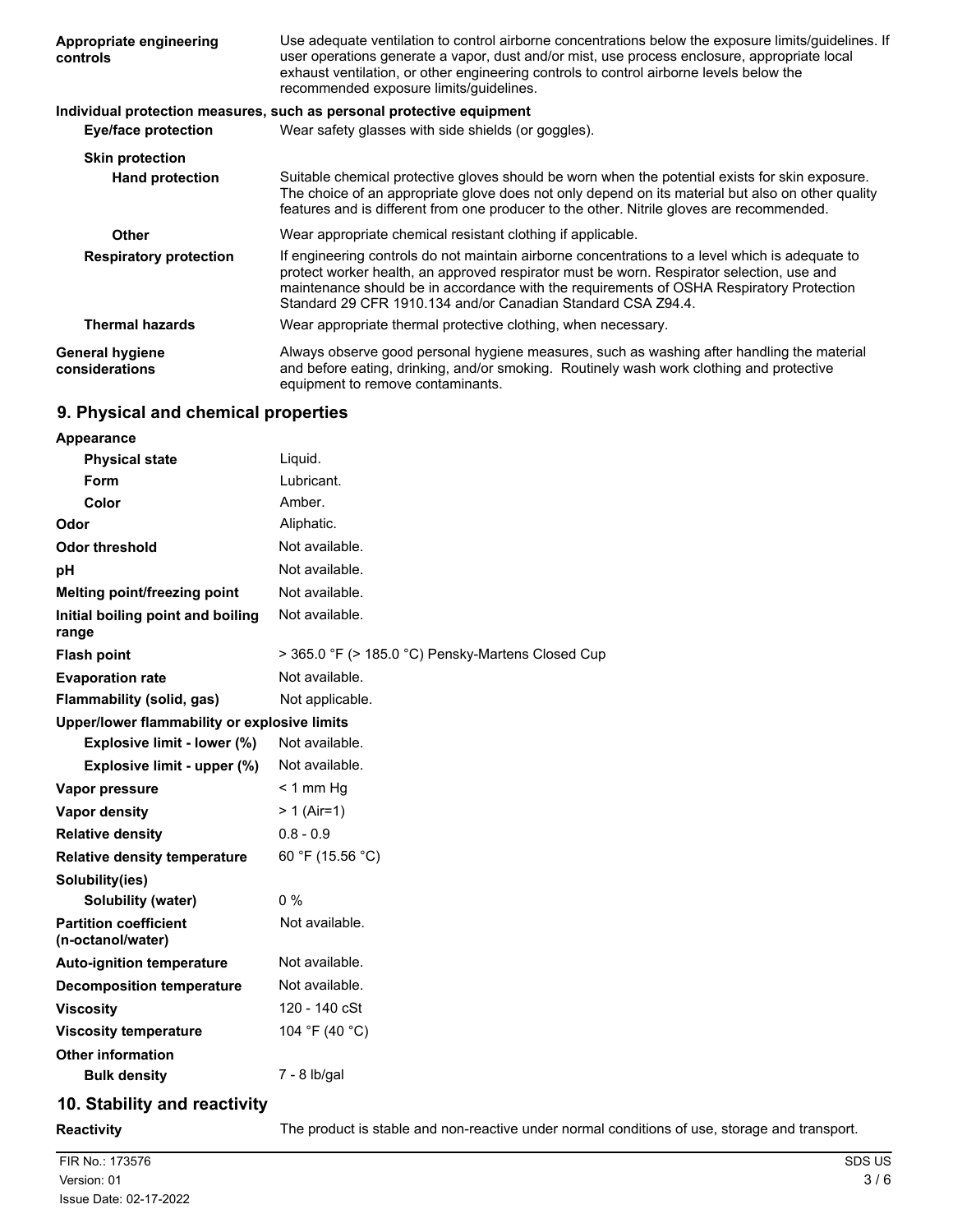| <b>Chemical stability</b>                    | Material is stable under normal conditions.                                                                         |
|----------------------------------------------|---------------------------------------------------------------------------------------------------------------------|
| <b>Possibility of hazardous</b><br>reactions | No dangerous reaction known under conditions of normal use.                                                         |
| <b>Conditions to avoid</b>                   | Contact with incompatible materials.                                                                                |
| Incompatible materials                       | Strong oxidizing agents.                                                                                            |
| <b>Hazardous decomposition</b><br>products   | Upon decomposition, this product emits carbon monoxide, carbon dioxide and/or low molecular<br>weight hydrocarbons. |

## **11. Toxicological information**

## **Information on likely routes of exposure**

| <b>Inhalation</b>                                                                  | Based on available data, the classification criteria are not met. Prolonged inhalation may be<br>harmful.                                                                                                       |
|------------------------------------------------------------------------------------|-----------------------------------------------------------------------------------------------------------------------------------------------------------------------------------------------------------------|
| <b>Skin contact</b>                                                                | Based on available data, the classification criteria are not met. Prolonged skin contact may cause<br>temporary irritation.                                                                                     |
| Eye contact                                                                        | Based on available data, the classification criteria are not met. Direct contact with eyes may<br>cause temporary irritation.                                                                                   |
| Ingestion                                                                          | Based on available data, the classification criteria are not met. Ingestion may cause<br>gastrointestinal irritation, nausea, vomiting and diarrhea.                                                            |
| Symptoms related to the<br>physical, chemical and<br>toxicological characteristics | Direct contact with eyes may cause temporary irritation.                                                                                                                                                        |
| Information on toxicological effects                                               |                                                                                                                                                                                                                 |
| <b>Acute toxicity</b>                                                              | Direct contact with eyes may cause temporary irritation. Prolonged skin contact may cause<br>temporary irritation.                                                                                              |
| <b>Skin corrosion/irritation</b>                                                   | Prolonged skin contact may cause temporary irritation.                                                                                                                                                          |
| Serious eye damage/eye<br>irritation                                               | Direct contact with eyes may cause temporary irritation.                                                                                                                                                        |
| Respiratory or skin sensitization                                                  |                                                                                                                                                                                                                 |
| <b>Respiratory sensitization</b>                                                   | Not a respiratory sensitizer.                                                                                                                                                                                   |
| <b>Skin sensitization</b>                                                          | This product is not expected to cause skin sensitization.                                                                                                                                                       |
| <b>Germ cell mutagenicity</b>                                                      | No data available to indicate product or any components present at greater than 0.1% are<br>mutagenic or genotoxic.                                                                                             |
| Carcinogenicity                                                                    | Not classifiable as to carcinogenicity to humans. Base oil severely refined: Not carcinogenic in<br>animal studies. Representative material passes IP-346, Modified Ames test, and/or other<br>screening tests. |
|                                                                                    | IARC Monographs. Overall Evaluation of Carcinogenicity                                                                                                                                                          |
| Not listed.                                                                        |                                                                                                                                                                                                                 |
| Not listed.                                                                        | OSHA Specifically Regulated Substances (29 CFR 1910.1001-1053)                                                                                                                                                  |
| <b>Reproductive toxicity</b>                                                       | This product is not expected to cause reproductive or developmental effects.                                                                                                                                    |
| Specific target organ toxicity -<br>single exposure                                | Not classified.                                                                                                                                                                                                 |
| Specific target organ toxicity -<br>repeated exposure                              | Not classified.                                                                                                                                                                                                 |
| <b>Aspiration hazard</b>                                                           | Not an aspiration hazard.                                                                                                                                                                                       |
| <b>Chronic effects</b>                                                             | Prolonged inhalation may be harmful.                                                                                                                                                                            |
| 12. Ecological information                                                         |                                                                                                                                                                                                                 |
| <b>Ecotoxicity</b>                                                                 | Toxic to aquatic life with long lasting effects.                                                                                                                                                                |
| <b>Persistence and degradability</b>                                               | No data is available on the degradability of any ingredients in the mixture.                                                                                                                                    |
| <b>Bioaccumulative potential</b>                                                   | No data available.                                                                                                                                                                                              |
| <b>Mobility in soil</b>                                                            | No data available.                                                                                                                                                                                              |
| Other adverse effects                                                              | No other adverse environmental effects (e.g. ozone depletion, photochemical ozone creation<br>potential, endocrine disruption, global warming potential) are expected from this component.                      |
| FIR No.: 173576                                                                    | SDS US                                                                                                                                                                                                          |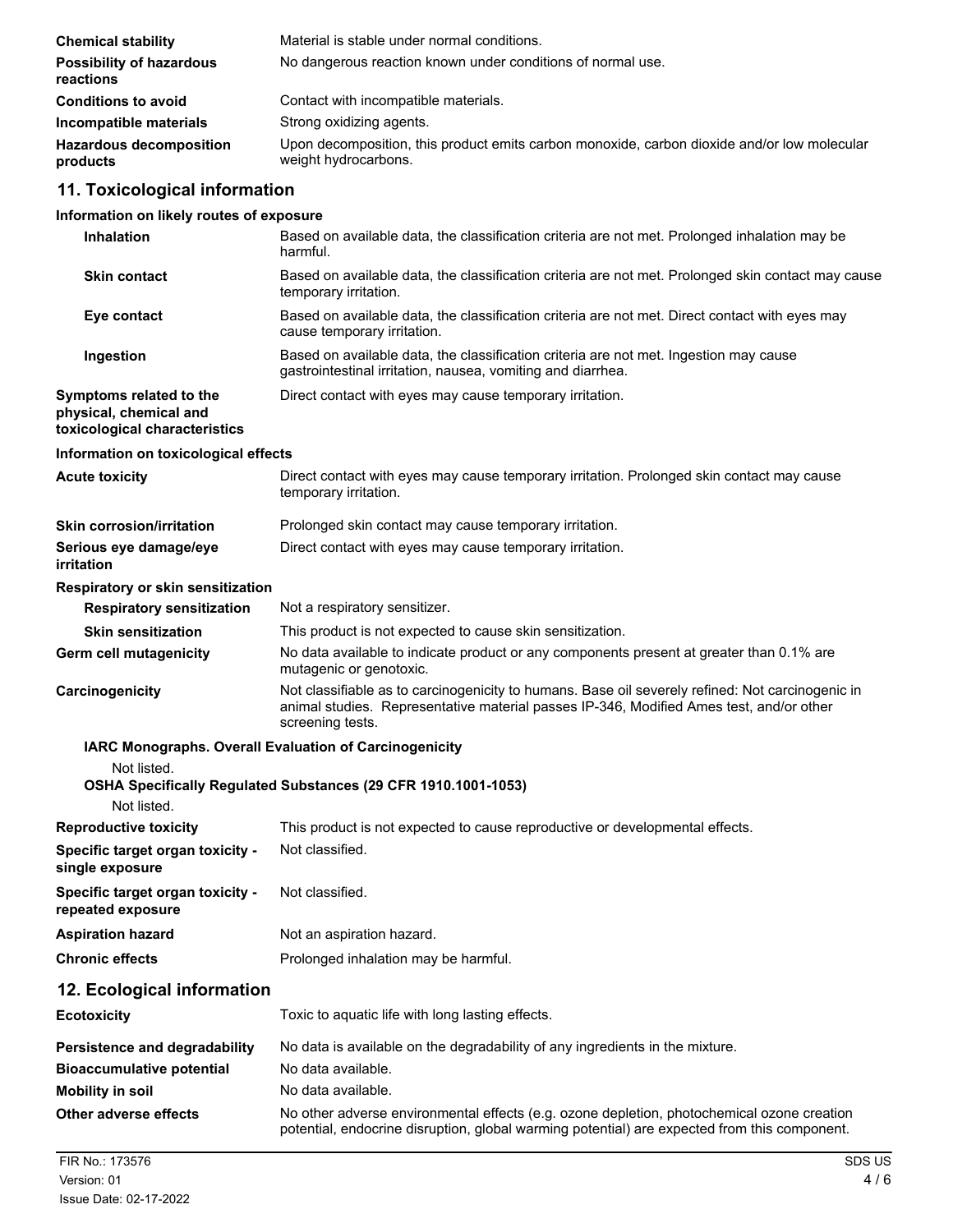## **13. Disposal considerations**

| <b>Disposal instructions</b>             | Collect and reclaim or dispose in sealed containers at licensed waste disposal site. Do not allow<br>this material to drain into sewers/water supplies. Do not contaminate ponds, waterways or ditches<br>with chemical or used container. Dispose of contents/container in accordance with<br>local/regional/national/international regulations. Don't pollute. Conserve resources. Return used oil<br>to collection centers. |
|------------------------------------------|--------------------------------------------------------------------------------------------------------------------------------------------------------------------------------------------------------------------------------------------------------------------------------------------------------------------------------------------------------------------------------------------------------------------------------|
| Local disposal regulations               | Dispose in accordance with all applicable regulations.                                                                                                                                                                                                                                                                                                                                                                         |
| Hazardous waste code                     | The waste code should be assigned in discussion between the user, the producer and the waste<br>disposal company.                                                                                                                                                                                                                                                                                                              |
| Waste from residues / unused<br>products | Dispose of in accordance with local regulations. Empty containers or liners may retain some<br>product residues. This material and its container must be disposed of in a safe manner (see:<br>Disposal instructions).                                                                                                                                                                                                         |
| Contaminated packaging                   | Since emptied containers may retain product residue, follow label warnings even after container is<br>emptied. Empty containers should be taken to an approved waste handling site for recycling or<br>disposal.                                                                                                                                                                                                               |

## **14. Transport information**

#### **DOT**

Not regulated as dangerous goods.

#### **IATA**

Not regulated as dangerous goods.

#### **IMDG**

Not regulated as dangerous goods.

**Transport in bulk according to** Not established. **Annex II of MARPOL 73/78 and the IBC Code**

#### **15. Regulatory information**

**US federal regulations**

This product is not known to be a "Hazardous Chemical" as defined by the OSHA Hazard Communication Standard, 29 CFR 1910.1200.

**Toxic Substances Control Act (TSCA)**

#### **TSCA Section 12(b) Export Notification (40 CFR 707, Subpt. D)**

Not regulated.

#### **CERCLA Hazardous Substance List (40 CFR 302.4)**

Not listed.

#### **SARA 304 Emergency release notification**

#### Not regulated.

#### **OSHA Specifically Regulated Substances (29 CFR 1910.1001-1053)**

Not listed.

#### **Superfund Amendments and Reauthorization Act of 1986 (SARA)**

#### **SARA 302 Extremely hazardous substance**

Not listed.

# **SARA 311/312 Hazardous** No

**chemical**

**SARA 313 (TRI reporting)** Not regulated.

#### **Other federal regulations**

**Clean Air Act (CAA) Section 112 Hazardous Air Pollutants (HAPs) List**

Not regulated.

**Clean Air Act (CAA) Section 112(r) Accidental Release Prevention (40 CFR 68.130)**

Not regulated.

**Safe Drinking Water Act** Not regulated.

**(SDWA)**